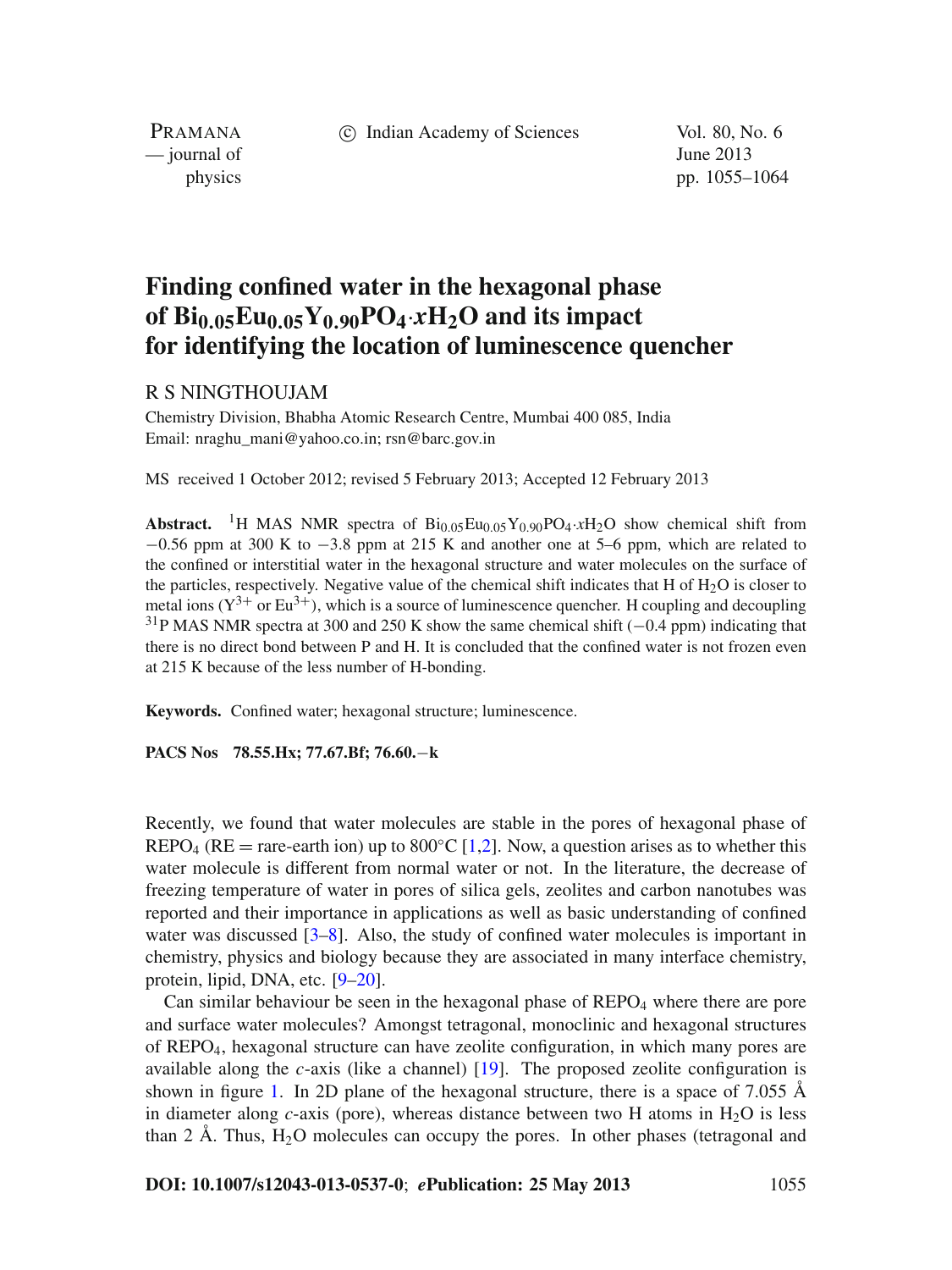*R S Ningthoujam*

<span id="page-1-0"></span>

**Figure 1.** Schematic representation of confined water in pores of the hexagonal structure and surface water in rare-earth phosphate  $(REPO<sub>4</sub>)$ .

monoclinic), there are interstitial sites, but space is very small and water molecules cannot be accommodated [\[19\]](#page-9-6).

However, to the best of my knowledge, there is no report regarding the NMR technique for determining the presence of  $H_2O$  molecules in the pores of hexagonal structure of  $REPO<sub>4</sub>$ . When  $REPO<sub>4</sub>$  is prepared in aqueous medium, a hexagonal structure is formed. On heating at 600–900◦C, monoclinic/tetragonal structure is formed. Usually, ratio of water molecule to REPO<sub>4</sub> formula unit is  $\sim$ 0.5:1. On other hand, water molecules on the surface of the particles cannot be avoided when samples are exposed to ambient atmosphere. Water molecules in the pores cannot have enough H-bonding, whereas water molecules present on the surface of the particles can have a maximum of four hydrogen bonds per one molecule of  $H<sub>2</sub>O$  [\[5](#page-9-7)[,9](#page-9-4)], which is shown in figure [1](#page-1-0) schematically. In this, can we assume confined water molecule when it is present in the pore? In recent studies of carbon nanotubes (CNs), there are two types of water molecules inside and outside the tube [\[3](#page-9-2)[–5](#page-9-7)]. Theoretical model of confined water molecule and experimental results in CNs, water–organic molecules, DNA, lipids and proteins were reported [\[3](#page-9-2)[–18](#page-9-8)]. Also, when surface/interface water is in contact with ambient air, it is almost similar to bulk water in terms of the lifetime of the excited O–H bond in 3200–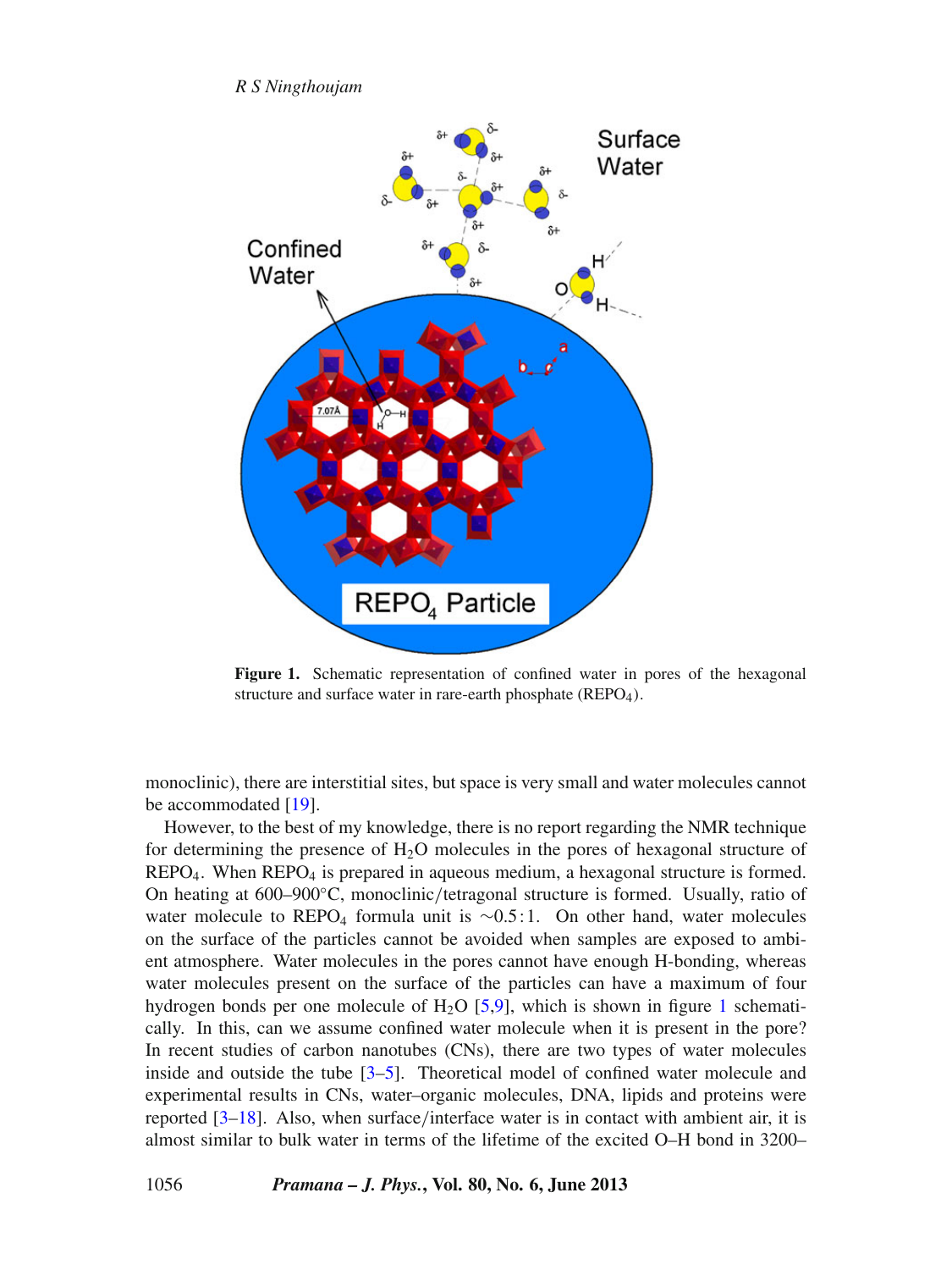$3500 \text{ cm}^{-1}$  [\[14\]](#page-9-9). Dynamic behaviour of the frequency of O–H with respect to the nearby surface/hydrophobic/hydrophilic or other  $H_2O$  molecule was reported because of energy or charge transfer process using femtosecond midinfrared pulse source  $[9-18]$  $[9-18]$ . A chemical bond such as hydrogen bond,  $\pi$ -bonding and Van-der Walls forces may be present depending on the chemical environment of O–H.

There are many puzzles in luminescence quenching in RE-doped orthophosphates. In our previous study of  $REPO<sub>4</sub>$ , luminescence intensity is highly quenched for hexagonal phase compared to that of tetragonal or monoclinic phase [\[1](#page-9-0)[,2](#page-9-1)[,20\]](#page-9-5). So far, no report is available on the position of water, i.e., whether it is near  $PO_4$  or  $RE^{3+}/Eu^{3+}$ . The position of water is responsible for the quenching in luminescence. This paper will answer whether the water molecule is near  $PO_4$  or  $RE^{3+}/Eu^{3+}$ .

 $Bi_{0.05}Eu_{0.05}Y_{0.90}PO_{4} \tcdot xH_{2}O (x < 0.5)$  was prepared by heating the as-prepared sample at 500◦C. Detailed synthesis procedure is published elsewhere [\[2](#page-9-1)]. 0.106 g of  $Bi(NO_3)$ <sub>3</sub>.5H<sub>2</sub>O, 0.039 g of Eu<sub>2</sub>O<sub>3</sub> and 0.711 g of  $Y_2(CO_3)$ <sub>3</sub> were dissolved in 2 ml of HCl in a 100 ml round bottom flask. Purity of the precursors is ∼99.99% (Sigma-Aldrich). Excess acid was removed by evaporation. 10 g of polyethylene glycol (mol. wt. 1000) and 50 ml of glycerol were added to that. It was heated at  $50^{\circ}$ C for 1 h. 0.5 g of  $(NH_4)H_2PO_4$  dissolved in 5 ml of glycerol was added to that. The round bottom flask containing the solution was connected with a condenser and heated at 120◦C for 2 h. The white precipitate was collected by centrifugation. To remove organic moiety, it was heated at 500◦C for 4 h at ambient atmosphere. There were no impurities such as carbon, secondary phase, etc.

Characterization of the samples using X-ray diffraction (XRD), thermogravimetric analysis-differential thermal analysis (TGA-TDA), Fourier transform infra-red (FTIR) and photoluminescence techniques is given in [Appendix.](#page-9-10) NMR data were recorded for the powder samples (i.e., magic angle spinning nuclear magnetic resonance, MAS NMR) using Bruker 500 MHz spectrometer with low temperature facility. The sample holder is zirconia 2.5 mm rotor, in which powder samples were packed and rotor was spun at a frequency of  $5-10$  kHz. The instrument was fixed at  $500$  MHz frequency for <sup>1</sup>H NMR. The chemical shift of <sup>31</sup>P was referenced to H<sub>3</sub>PO<sub>4</sub> (0 ppm). The typical 90<sup>°</sup> pulse duration and relaxation delay were 4  $\mu$ s and 2 s, respectively. Number of transients recorded was 512 for each experiment. The data were recorded at 300 and 273–215 K. At 300 K, the fluctuation of temperature is  $\pm 1$  K and that of spinning frequency is  $\pm 50$  Hz. In 273– 215 K, the fluctuation of temperature is  $\pm$  5 K and that of spinning frequency is  $\pm$  500 Hz. An equilibration time of 10 min was allowed at each temperature before collecting the data.

X-ray diffraction pattern of  $Bi_{0.05}Eu_{0.05}Y_{0.90}PO_4 \cdot xH_2O$  ( $x < 0.5$ ) was recorded (see figure [A1\)](#page-6-0). It shows the hexagonal phase with lattice parameters  $a = 7.106$ ,  $c = 6.470$  Å and  $V = 282.94 \text{ Å}^3$ . Thermogravimetric analysis of the sample establishes that even sample prepared at 500◦C contains surface water molecules after bringing to ambient/room temperature. Such water molecules which are removed below 180◦C and bound water molecules are removed at 800<sup>°</sup>C (figure [A2\)](#page-6-1). There is a phase transition at 921<sup>°</sup>C in the differential thermal analysis (DTA) curve. Above  $920^{\circ}$ C, the tetragonal phase is formed. Fourier transform infra-red (FTIR) spectrum of this compound is shown in fig-ure [A3.](#page-7-0) The peaks for  $PO_4$  group are observed. The peaks for  $H_2O$  are observed at 1616 and 1650 cm<sup>-1</sup> due to bending vibrations and at 3450 and 3525 cm<sup>-1</sup> due to stretching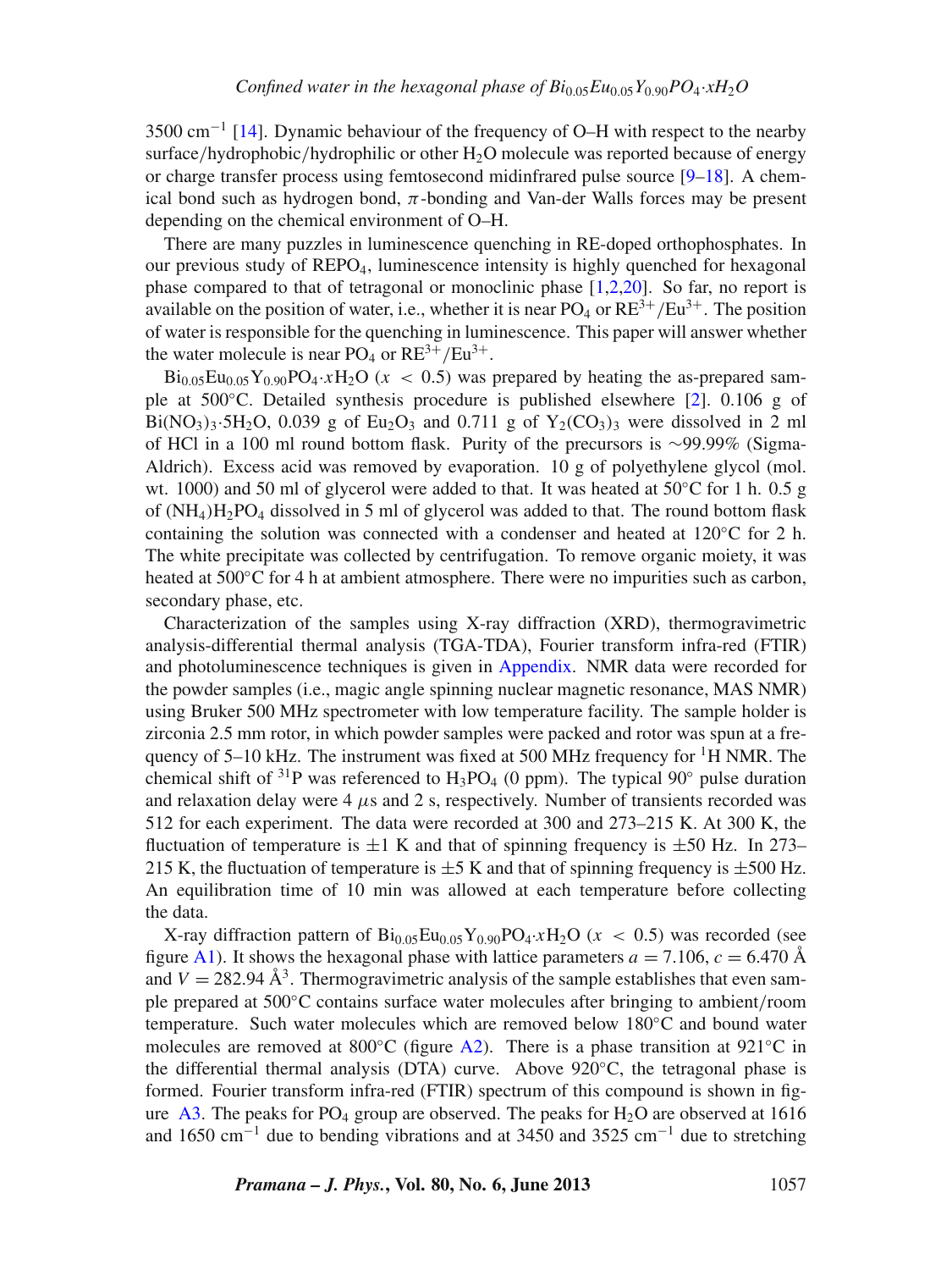#### *R S Ningthoujam*

vibrations. The peaks at 1616 and 3525 cm<sup>-1</sup> are assigned to the confined water because its stretching vibration is more than that of the normal water where there are four hydrogen bonding per one molecule of water. The remaining peaks at 1650 and 3450 cm−<sup>1</sup> are assigned to the surface water present on the particle. The confined water has less hydrogen bonding than that of the normal/surface water.

The frequencies of O–H can decide the number of hydrogen bonds surrounding the water molecule. If there are four, three and two hydrogen bonds, the IR bands obtained are at 3320, 3465 and 3585 cm<sup>−</sup>1, respectively, which are observed on Lamellar Micelles of silica [\[21\]](#page-9-11). Based on this, confined water can have two hydrogen bonds per water molecule. Also, there are reports on the interlayered water molecules between  $\text{NaY}_2\text{F}_6$ and NH<sub>4</sub>Y<sub>2</sub>F<sub>7</sub> (CaF<sub>2</sub> structure) [\[22](#page-9-12)] and TiO<sub>6</sub> nanosheet multilayer films [\[23](#page-9-13)]. NaY<sub>2</sub>F<sub>6</sub> can have vibrations in 3000–3600 nm, due to the presence of water (surface free and bound/interlayered). Peak intensity at 3500 cm<sup>-1</sup> is much less than 3260 cm<sup>-1</sup> [\[22](#page-9-12)]. It is suggested that the surface water is dominating over interlayered/bound water.

Figure [2a](#page-3-0) shows the <sup>1</sup>H MAS NMR spectra of  $Bi_{0.05}Eu_{0.05}Y_{0.90}PO_4 \tcdot xH_2O$  ( $x < 0.5$ ) at 300, 273, 250 and 215 K. At the spinning frequency of 10 kHz, we are able to see the asymmetric nature of peak on the left side of the peak at ∼5.2 ppm for sample recorded at 300 and 273 K (figures [2b](#page-3-0), c). After de-convolution using Lorentzians, two peaks can be separated at −0.56 (hump) and 5.24 (main) ppm at 300 K. At 273 K, peaks at −1.58 (hump) and 5.44 (main) ppm can be observed. At 250 and 215 K, the distinct peak at  $\sim$ −3.8 ppm can be observed in addition to the main peak ( $\sim$ 5–6 ppm). It seems that there is a change in more negative value for peak on the left side of the main peak in the

<span id="page-3-0"></span>

**Figure 2.** (a) <sup>1</sup>H MAS NMR spectra of  $\text{Bi}_{0.05}\text{Eu}_{0.05}\text{Y}_{0.90}\text{PO}_4 \cdot x\text{H}_2\text{O}$  ( $x < 0.5$ ) at 300, 273, 250 and 215 K. (**b–c**) Asymmetric nature of the peak on the left side of the peak at ∼5.2 ppm for sample recorded at 300 and 273 K at a spinning frequency of 10 kHz.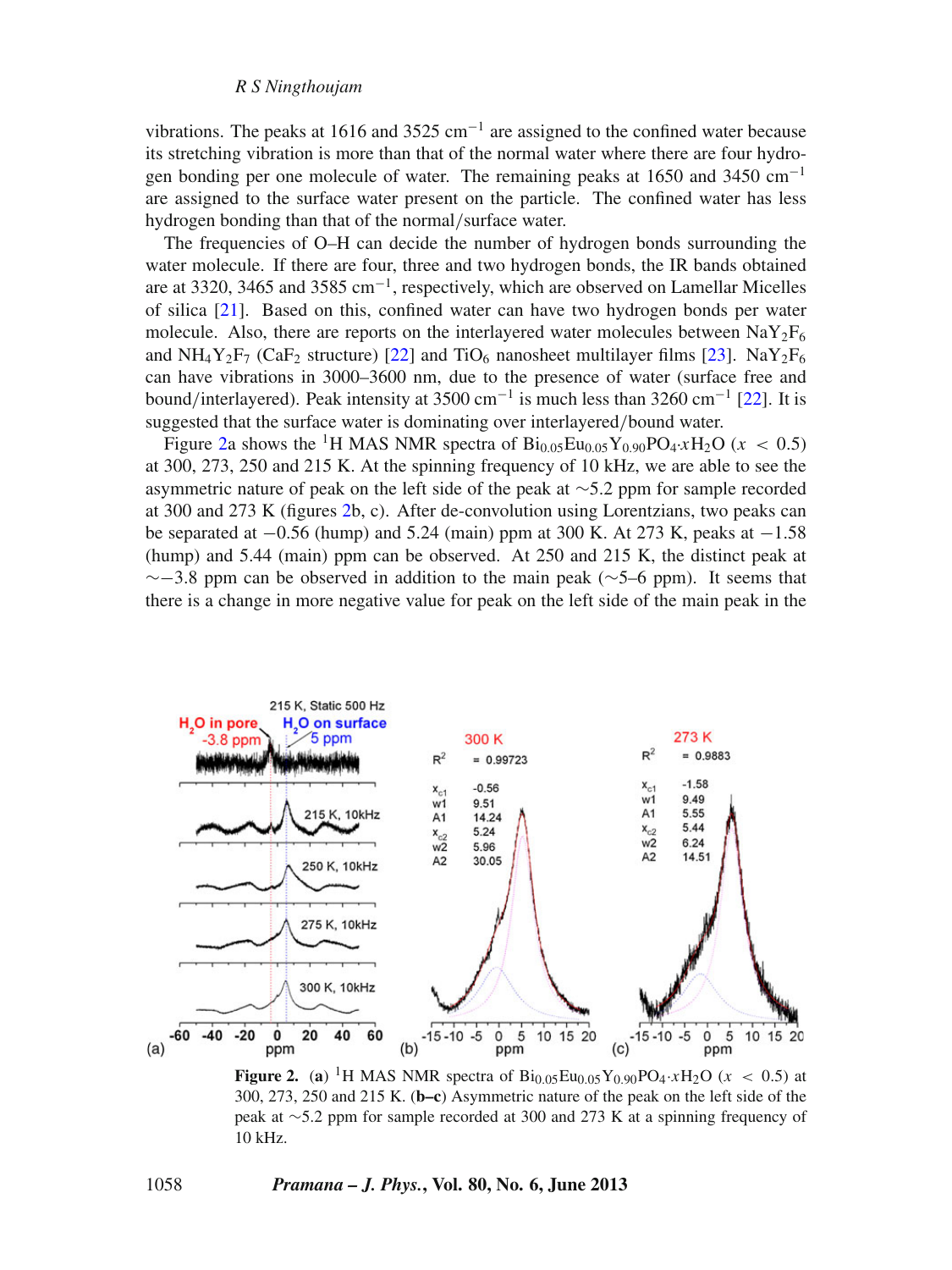spectrum. For static mode at ∼500 Hz and at 215 K, the main peak disappears but the peak at −3.8 ppm still appears.

When we performed  $\overline{H}$  coupling and decoupling  $31P$  MAS NMR at 300 and 250 K with a fixed spinning frequency of 10 kHz (figure [3a](#page-4-0)), we have found a peak at −0.4 ppm. It does not change the peak position of P, except the extent of increase of broadening of peak with decreasing temperature (figure [3b](#page-4-0)). The reported values of isotropic chemical shift of <sup>31</sup>P MAS NMR in YPO<sub>4</sub> was  $-0.9$  ppm and chemical shift values of many rare-earth orthophosphates were reported [\[24](#page-9-14)[,25](#page-9-15)]. As per [\[26](#page-9-16)], the peak at  $-12.00$  ppm corresponds to pure YPO4. Chemical shift depends on the paramagnetic environment of  $3^{1}P$  and thus their values are different from one compound to another. The probable chemical interactions are: P–O–RE (through direct chemical bonds of covalent or ionic nature),  $RE-O--H<sub>2</sub>O$  (through hydrogen bond),  $P-O--H<sub>2</sub>O$  (through hydrogen bond) or magnetically dipole interactions. In addition to the main peak corresponding to YPO<sub>4</sub>, paramagnetic peaks could be observed depending on the type of doping ions [\[26](#page-9-16)]. Such paramagnetic peaks are explained on the basis of Fermi contact shift and pseudocontact shift. However, we could not observe the paramagnetic peaks in this study with respect to main peak except spinning sidebands (figure  $A4$ ). It may be due to (1) short relaxation time, (2) 500 MHz is less sensitive to paramagnetic ions and (3) these peaks could not be detected in the background.

The peak at  $5-6$  ppm in  $\mathrm{^{1}H}$  NMR spectrum corresponds to surface water molecules. Similar value was reported in CdS particles [\[27](#page-9-17)]. In carbon nanotubes, free water gives a

<span id="page-4-0"></span>

**Figure 3.** (a) H coupling and decoupling  $31P$  MAS NMR spectra of  $Bi_{0.05}Eu_{0.05}Y_{0.90}PO_4 \tcdot xH_2O (x < 0.5)$  at 300 and 250 K at a fixed spinning frequency of 10 kHz. (**b**) Expansion of peak near the chemical shift.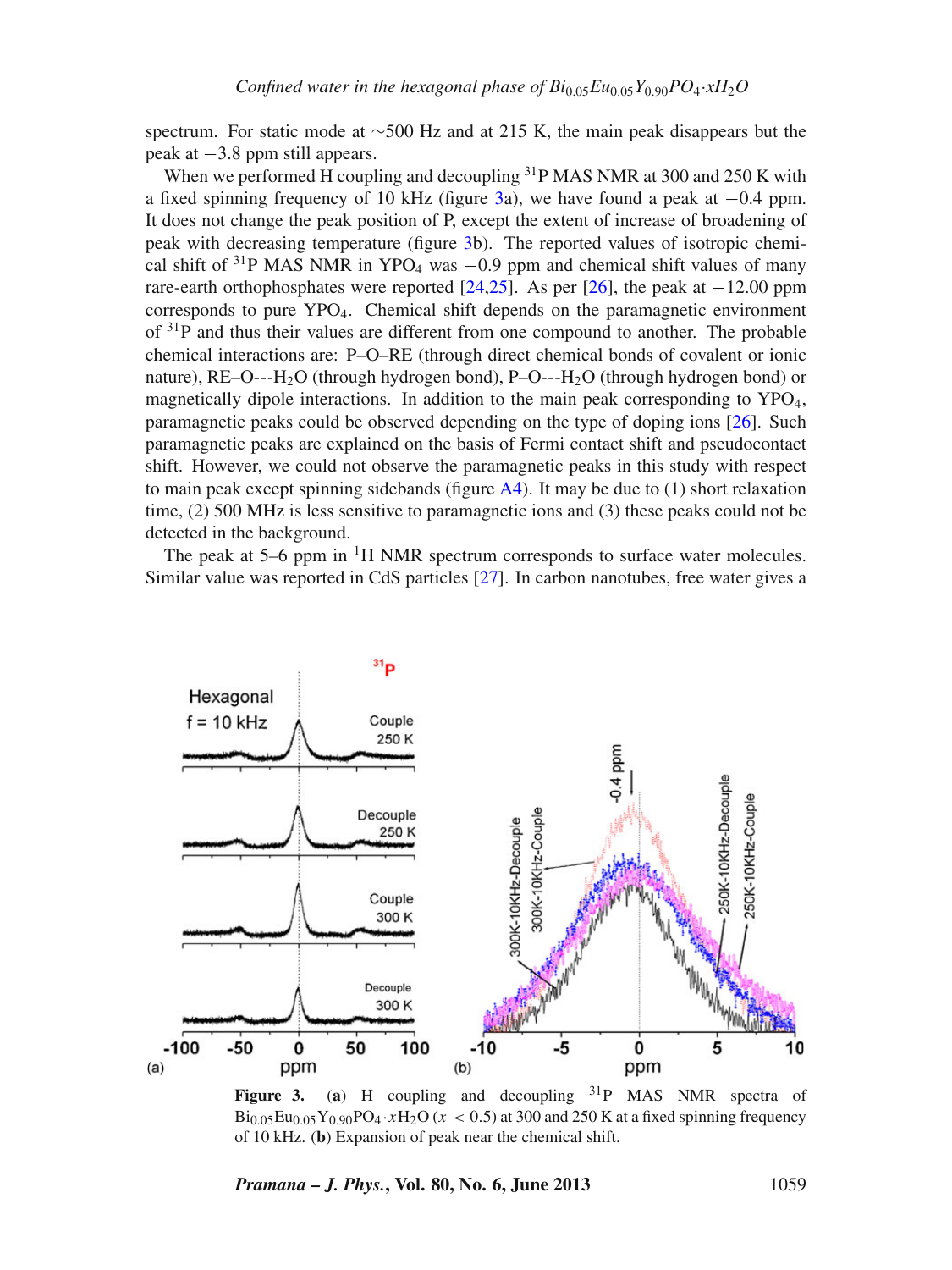chemical shift at 12 ppm [\[5\]](#page-9-7). The shift of the peak from  $-0.56$  ppm at 300 K to  $-3.8$  ppm at 215 K may be due to the confined water in the pores or interstitial water in the hexagonal structure. From H coupling and decoupling <sup>31</sup>P MAS NMR, it is concluded that there is no direct bond between P and H. The negative value in chemical shift in  ${}^{1}H$  NMR indicates that H is close to the metal ion  $(Y^{3+}/Bi^{3+}/Eu^{3+})$ .

The <sup>1</sup>H MAS NMR spectra recorded at static mode (∼500 Hz) and at different temperatures are shown in figure [A5](#page-8-0) for comparison. At 300 K, we can see a peak at 2.5 ppm, corresponding to the surface water, but this value is slightly less than that taken at 10 kHz frequency. There is small hump at the negative side, which may be related to the pore water. Since the number of pore water molecules is much less than the surface water molecules, the main peak corresponding to surface water dominates the peak corresponding to pore water. When temperature decreases to 273 K, the main peak at 2.5 ppm decreases drastically because of the frozen surface water and only peak corresponding to the pore water is observed. When temperature goes to 250 or 215 K, a distinct peak corresponding to the pore at  $-3.8$  ppm is observed.

Here, water molecule present in interstitial/pore may have a maximum of one hydrogen bonding with neighbouring water molecule since there is one water molecule per two formula units of YPO<sub>4</sub>. However, H<sub>2</sub>O can have Van-der Walls interaction/hydrogen bonding with AO<sub>9</sub> unit (H–O–H–--O–A–O or H–O–H–--A–O where  $A = Y^{3+}/Bi/Eu^{3+}$ ).

The typical photoluminescence (PL) spectra of  $\text{Bi}_{0.05}\text{Eu}_{0.05}\text{Y}_{0.90}\text{PO}_4 \cdot x\text{H}_2\text{O}$  prepared at 500 and 900 $\degree$ C are shown in figure [A6.](#page-8-1) Luminescence intensity is improved significantly for the sample heated at 900◦C compared to the sample heated at 500◦C. This improved luminescence is due to the removal of water molecule present in the pores of the hexagonal phase along the *c*-axis. The quenching of luminescence in the hexagonal phase of  $Ce^{3+}$ or Bi<sup>3+</sup> co-doped YPO<sub>4</sub>:Eu (REPO<sub>4</sub>) even heated samples up to 700<sup>°</sup>C is high due to the presence of water molecules [\[1](#page-9-0)[,2\]](#page-9-1). Samples prepared at different solvents are also found to show different luminescence intensities in our study. Luminescence intensity of hexagonal phase is highly quenched, whereas that of monoclinic or tetragonal phase is high. From NMR study, we can see that confined water is closer to  $YO_8$  or EuO<sub>8</sub> and far from  $PO_4$  group. Because of this, luminescence intensity is quenched in the hexagonal phase of REPO<sub>4</sub>. In the present study, we cannot give exact lifetime values of  $3^{1}P$  when water is in the pore or/and surface of the particle.

There are a few reports on the enhancement of luminescence intensity when there are more water molecules in the samples  $(TiO_2:Eu^{3+}$  and  $NaY_2F_6:Eu^{3+}$ ) prepared at low  $pH$  (= 2–7) [\[22](#page-9-12)[,23](#page-9-13)] and even at high humidity. It is explained that this is due to the increase of crystal field environment on Eu<sup>3+</sup> with H<sub>2</sub>O molecules and F<sup>-</sup>/O<sup>2−</sup>/OH<sup>-</sup> ions as ligands. In my opinion, if  $H_2O$  is linked to  $Eu^{3+}$  as ligand, luminescence intensity will decrease because second and third overtones of O–H frequency/energy can match with gap between ground and excited states of  $Eu^{3+}$  ( $E_{\text{gap}} = {}^5L_6$ ,  ${}^5D_1 - {}^7F_1$ ) thereby multiphonon relaxation will be high. Non-radiative rate will be more if water molecules surrounding Eu<sup>3+</sup> increases. This can be confirmed by the exchange of H<sub>2</sub>O with D<sub>2</sub>O (isotope effect) [\[1](#page-9-0)[,2](#page-9-1)]. Some structure related changes, defects (hole/electron trap) and protonation  $(H_3O^+)$  and even reduction of  $Eu^{3+}$  to  $Eu^{2+}$  to some extent in different pH can occur. This was not discussed in [\[22](#page-9-12)[,23](#page-9-13)]. This has to be further characterized by X-ray photoelectron spectroscopy (XPS), electron paramagnetic resonance (EPR), Mössbauer spectroscopy techniques, etc. In our previous work  $[28]$  $[28]$ ,  $TiO<sub>2</sub>:Eu<sup>3+</sup>$  was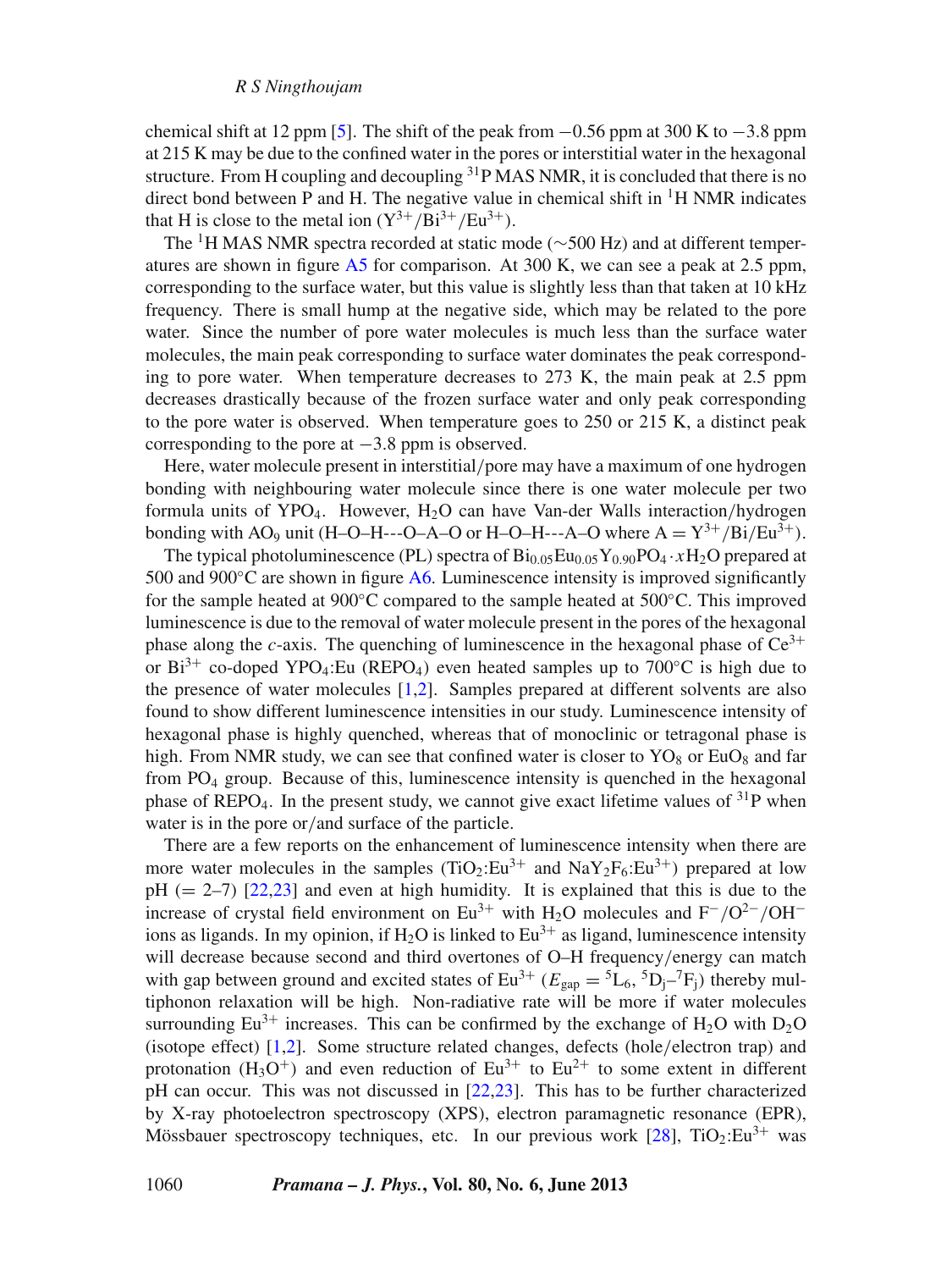converted to  $Eu_2T_2O_7$  on annealing. The former has high luminescence intensity for  $Eu<sup>3+</sup>$ , whereas the latter has very weak luminescence intensity. This is related to the structure related change where  $Eu^{3+}$  can have different symmetry environments. Also, there are reports on the creation of defects (hole/electron trap) and protonation ( $H_3O^+$ ) in

<span id="page-6-0"></span>

**Figure A1.** XRD pattern of  $Bi_{0.05}Eu_{0.05}Y_{0.90}PO_4·xH_2O (x < 0.5)$  prepared at 500°C.

<span id="page-6-1"></span>

**Figure A2.** TGA and DTA curves of  $\text{Bi}_{0.05}\text{Eu}_{0.05}\text{Y}_{0.90}\text{PO}_4 \cdot x\text{H}_2\text{O}$  ( $x < 0.5$ ) prepared at 500◦C.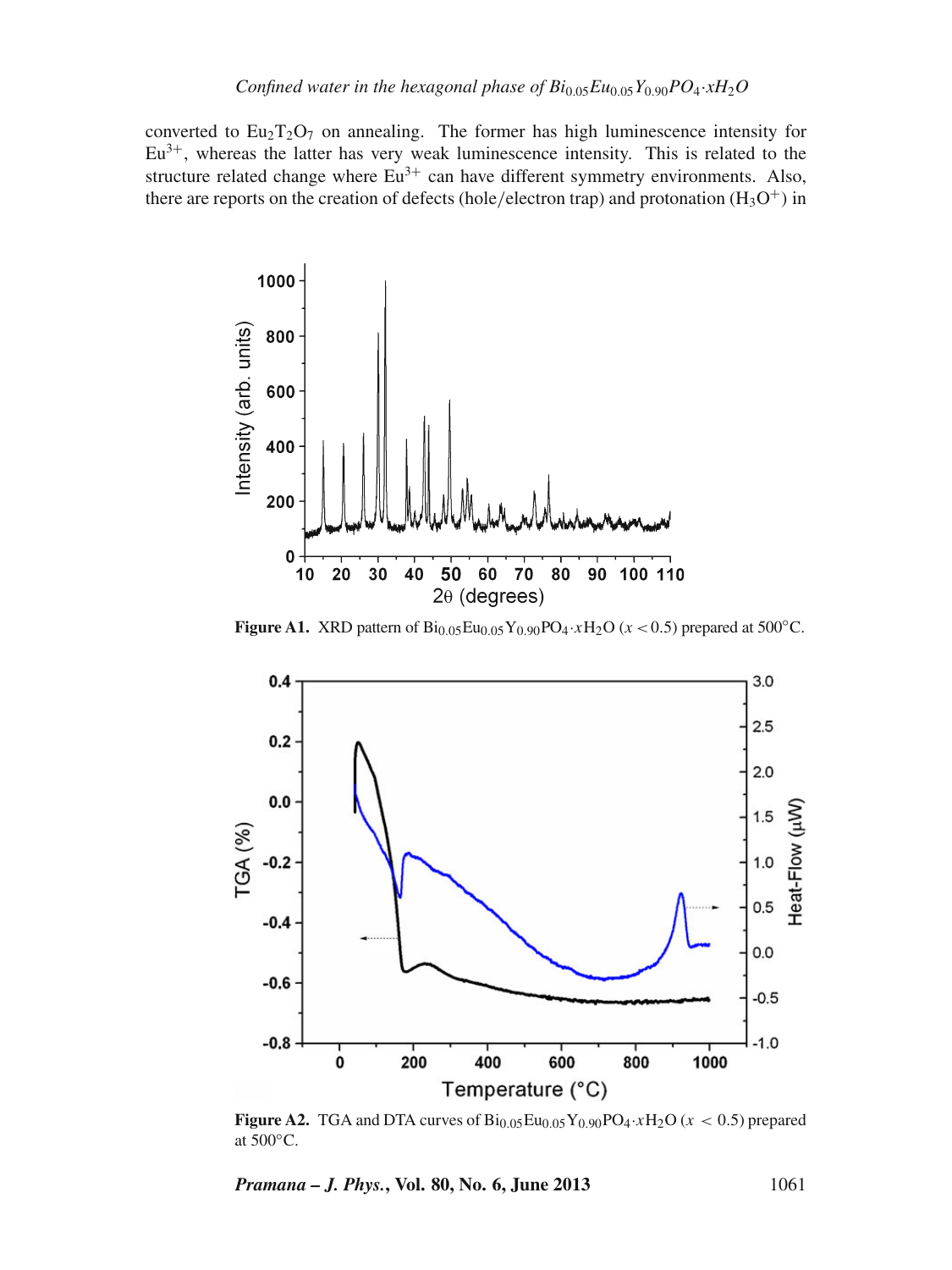#### *R S Ningthoujam*

different pH and environment (ambient atmosphere,  $O_2$ ,  $N_2$ ) in silica/silanols [\[21](#page-9-11)[,29](#page-9-19)[,30](#page-9-20)]. This leads to changes in luminescence intensity in the blue and green regions [\[29](#page-9-19)[,30](#page-9-20)].

In conclusion, the free water is observed on the surface of the particles and confined water is observed in the pores or interstices of the hexagonal structure of orthophosphate. Luminescence quenching in hexagonal  $REPO<sub>4</sub>$  phase is due to the confined water, which is closer to the metal ion  $(Y^{3+}/Bi^{3+}/Eu^{3+})$  and far from the PO<sub>4</sub> group.

<span id="page-7-0"></span>

**Figure A3.** FTIR spectrum of  $Bi_{0.05}Eu_{0.05}Y_{0.90}PO_4 \tcdot xH_2O$  ( $x < 0.5$ ) prepared at 500◦C.

<span id="page-7-1"></span>

Figure A4. H coupling and decoupling <sup>31</sup>P MAS NMR spectra of  $Bi_{0.05}Eu_{0.05}Y_{0.90}PO_4 \cdot xH_2O$  ( $x < 0.5$ ) prepared at 500°C. Data were recorded at 300 K and 10 kHz.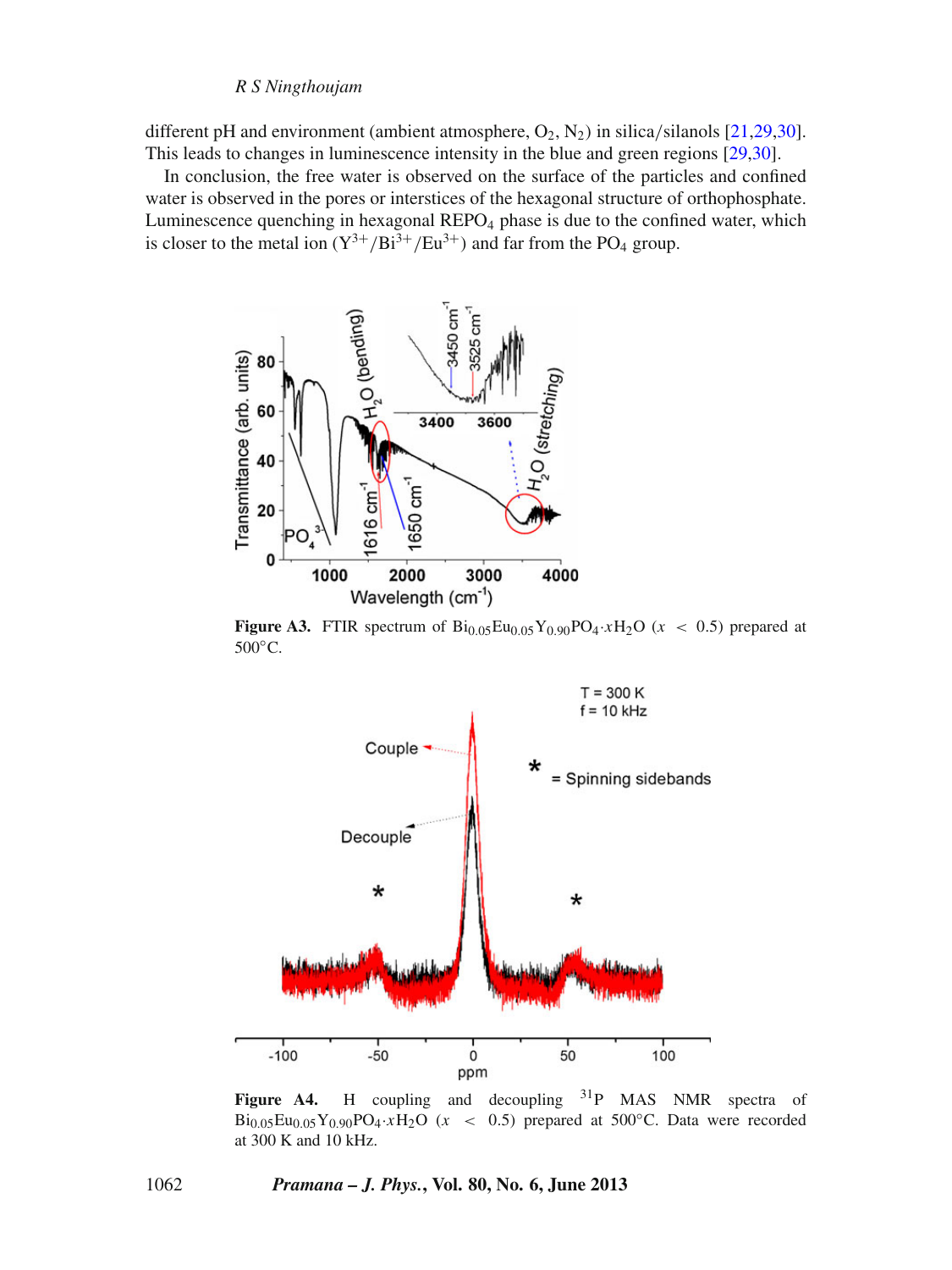### **Acknowledgement**

The author is grateful to Dr S Srivastava, Mr M Naik, Ms M Joshi and Mr D Jadhav, National Facility for High Field NMR, Mumbai, India for their extensive help during the experiments.

<span id="page-8-0"></span>

**Figure A5.** Static <sup>1</sup>H MAS NMR spectra of  $Bi_{0.05}Eu_{0.05}Y_{0.90}PO_4 \tcdot xH_2O$  ( $x < 0.5$ ) prepared at 500◦C (recorded at different temperatures).

<span id="page-8-1"></span>

**Figure A6.** Photoluminescence spectra of  $Bi_{0.05}Eu_{0.05}Y_{0.90}PO_4$  prepared at 500 and 900°C.